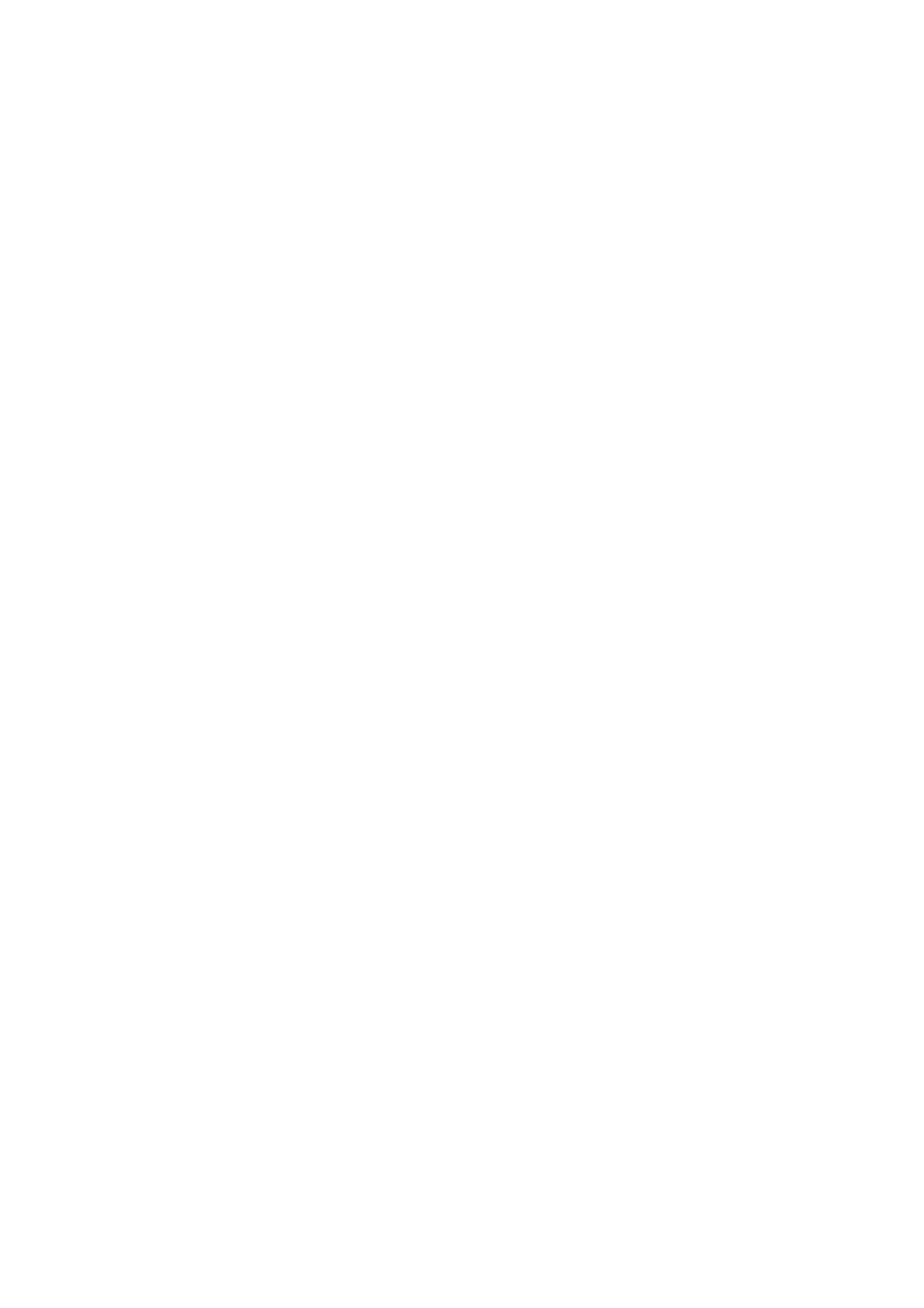*I certify that this public bill, which originated in the Legislative Assembly, has finally passed the Legislative Council and the Legislative Assembly of New South Wales.*

> *Clerk of the Legislative Assembly. Legislative Assembly, Sydney, , 2009*



New South Wales

## **Motor Accidents (Lifetime Care and Support) Amendment Bill 2009**

Act No , 2009

An Act to amend the *Motor Accidents (Lifetime Care and Support) Act 2006* to enable certain people who were injured before the commencement of the Lifetime Care and Support Scheme to buy into the Scheme and to extend the period of interim participation in the Scheme in the case of young children; and for other purposes.

*I have examined this bill and find it to correspond in all respects with the bill as finally passed by both Houses.*

*Assistant Speaker of the Legislative Assembly.*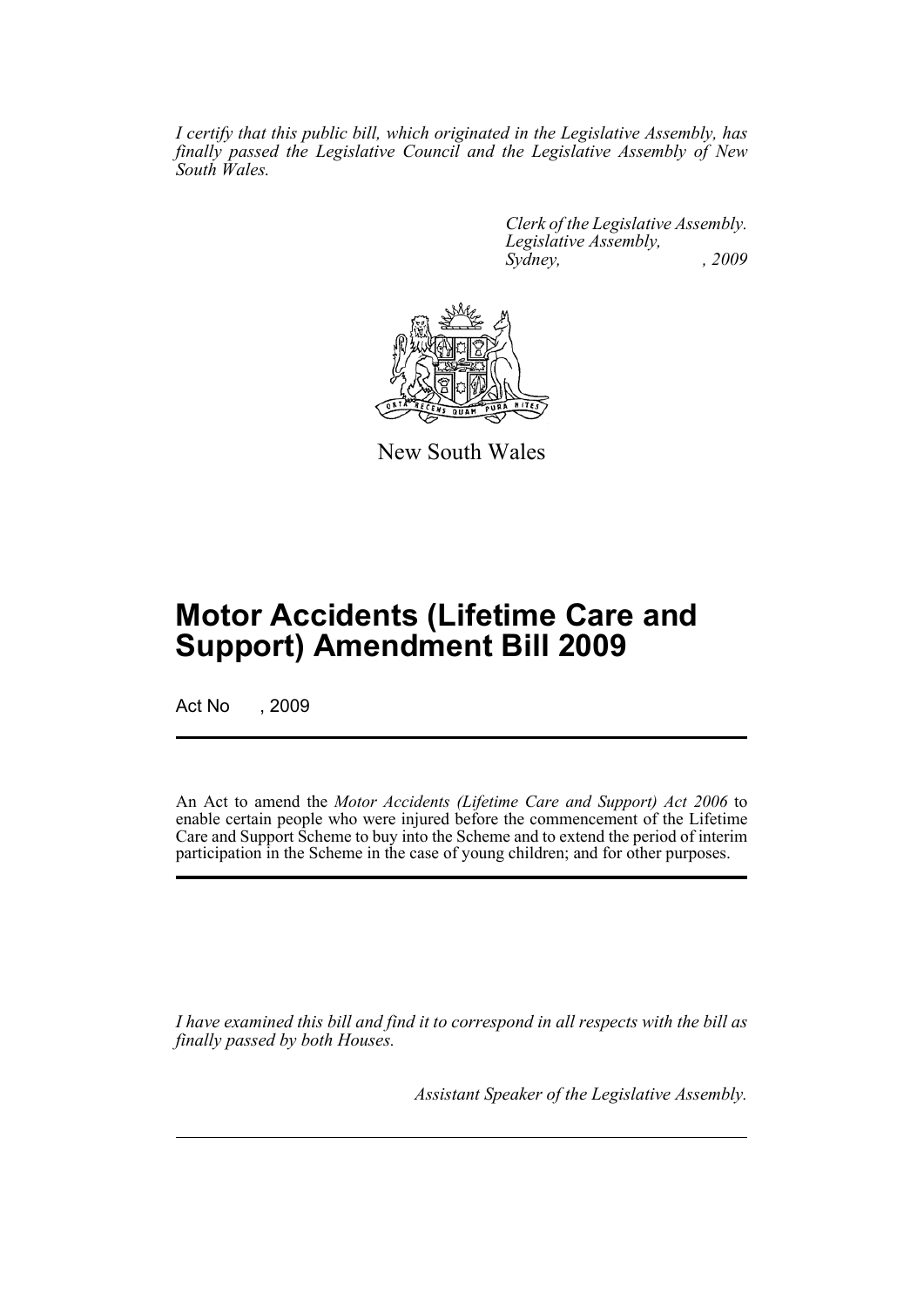#### <span id="page-3-0"></span>**The Legislature of New South Wales enacts:**

#### **1 Name of Act**

This Act is the *Motor Accidents (Lifetime Care and Support) Amendment Act 2009*.

#### <span id="page-3-1"></span>**2 Commencement**

- (1) Except as provided by subsection (2), this Act commences on the date of assent to this Act.
- (2) Schedule 1 [1]–[3] and [5] commence on a day or days to be appointed by proclamation.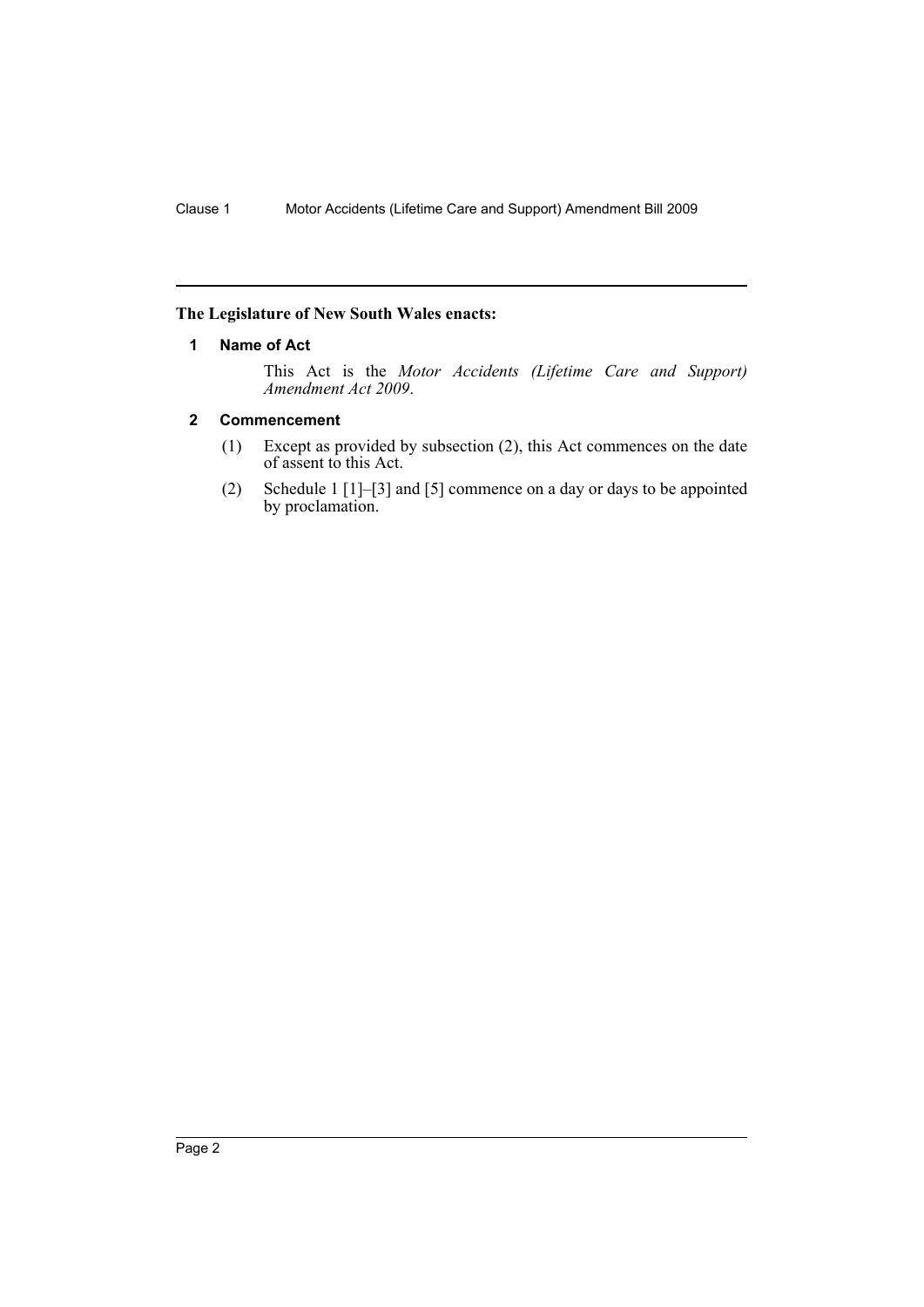Amendment of Motor Accidents (Lifetime Care and Support) Act 2006 No 16 Schedule 1

## <span id="page-4-0"></span>**Schedule 1 Amendment of Motor Accidents (Lifetime Care and Support) Act 2006 No 16**

#### **[1] Section 3 Definitions**

Insert in alphabetical order in section 3 (1):

*relevant Scheme commencement date*, with respect to a person who has suffered motor accident injuries, means:

- (a) 1 October 2006 if the person was under 16 years of age at the time of the motor accident that caused the injuries, or
- (b) 1 October 2007 in any other case.

#### **[2] Section 4 Application of Act**

Omit section 4 (1). Insert instead:

(1) This Act applies only in respect of motor accident injuries suffered by a person as a result of a motor accident occurring on or after the relevant Scheme commencement date. **Note.** Section 7A provides for a limited exception to this provision.

#### **[3] Section 7A**

Insert after section 7:

#### **7A Persons injured before commencement of Scheme may "buy in"**

- (1) A person who has suffered a motor accident injury as a result of a motor accident occurring before the relevant Scheme commencement date (a *pre-commencement injury*) may be accepted as a lifetime participant in the Scheme if the person pays to the Authority, for payment into the Fund, a contribution determined by the Authority.
- (2) The contribution is to be the amount that the Authority determines as the amount required to fund the treatment and care needs of the person as a lifetime participant in the Scheme in respect of the injury.
- (3) A person is eligible to participate in the Scheme in respect of a pre-commencement injury only if the person would have been eligible to participate in the Scheme:
	- (a) had the motor accident occurred immediately after the relevant Scheme commencement date, and
	- (b) if the person has been awarded damages in respect of the injury—had those damages not been awarded.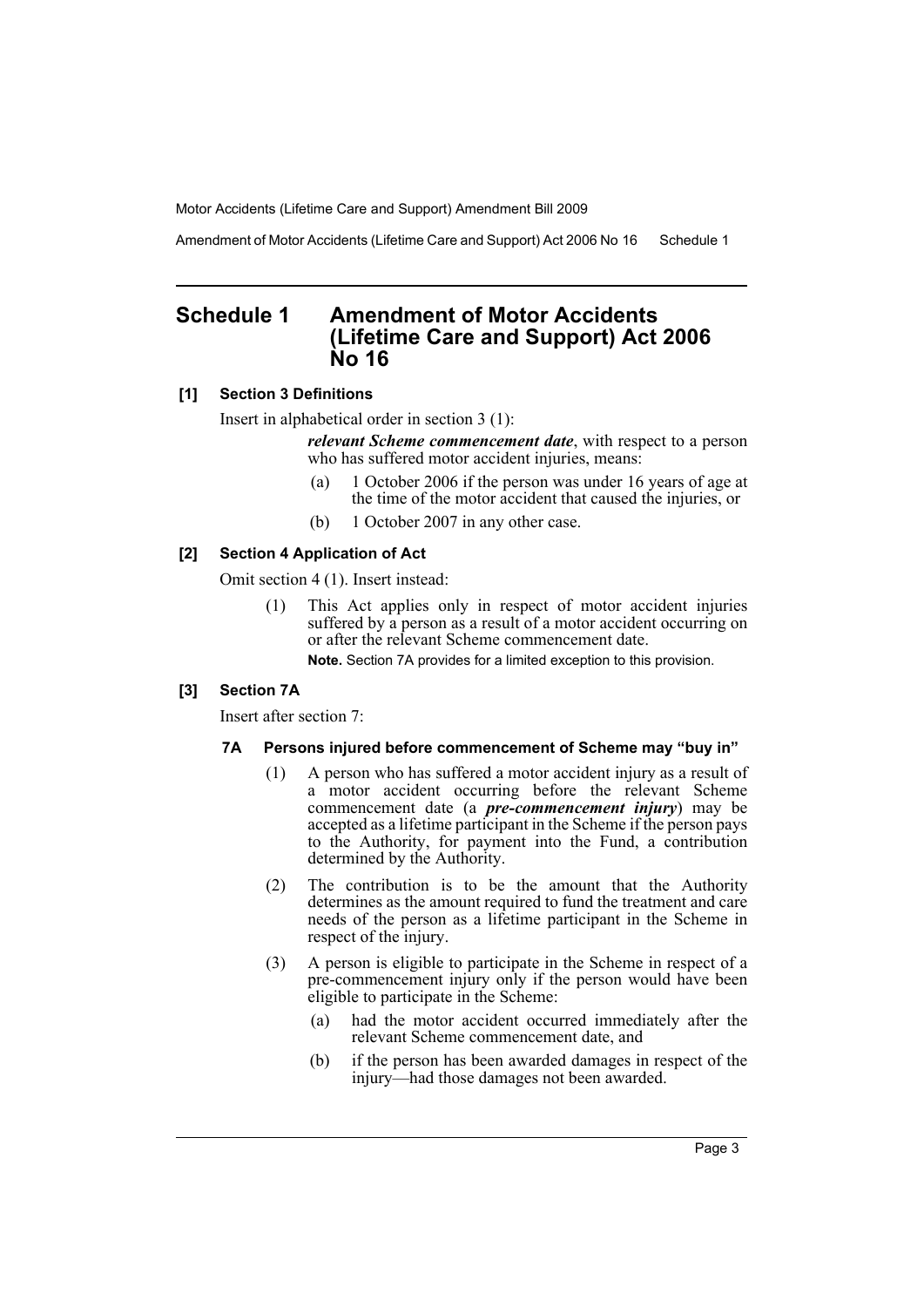Schedule 1 Amendment of Motor Accidents (Lifetime Care and Support) Act 2006 No 16

- (4) An application for a person to become a participant in the Scheme in respect of a pre-commencement injury cannot be made by an insurer.
- (5) The LTCS Guidelines may make provision for or with respect to how a person's contribution for participation in the Scheme in respect of a pre-commencement injury is to be determined.

#### **[4] Section 9 Acceptance as a participant**

Omit section 9 (5). Insert instead:

- (5) A person 3 years of age or over who is accepted as an interim participant remains an interim participant for a period of 2 years only.
- (5A) A person under 3 years of age who is accepted as an interim participant remains an interim participant until the person is 5 years of age.
- (5B) If a person who is an interim participant is accepted as a lifetime participant, the person ceases to be an interim participant on that acceptance and then remains a participant for life.

#### **[5] Section 54 Recovery of lifetime care and support payments—uninsured and interstate vehicles and third party tortfeasors**

Insert after section 54 (10):

(11) This section does not permit the Authority to recover the present value of its treatment and care liabilities in respect of injuries to a participant in the Scheme if the participant paid an amount to the Authority under section  $7A(1)$  in respect of those injuries.

#### **[6] Section 65 Consequential amendments of Motor Accidents Compensation Act 1999 No 41**

Omit the section.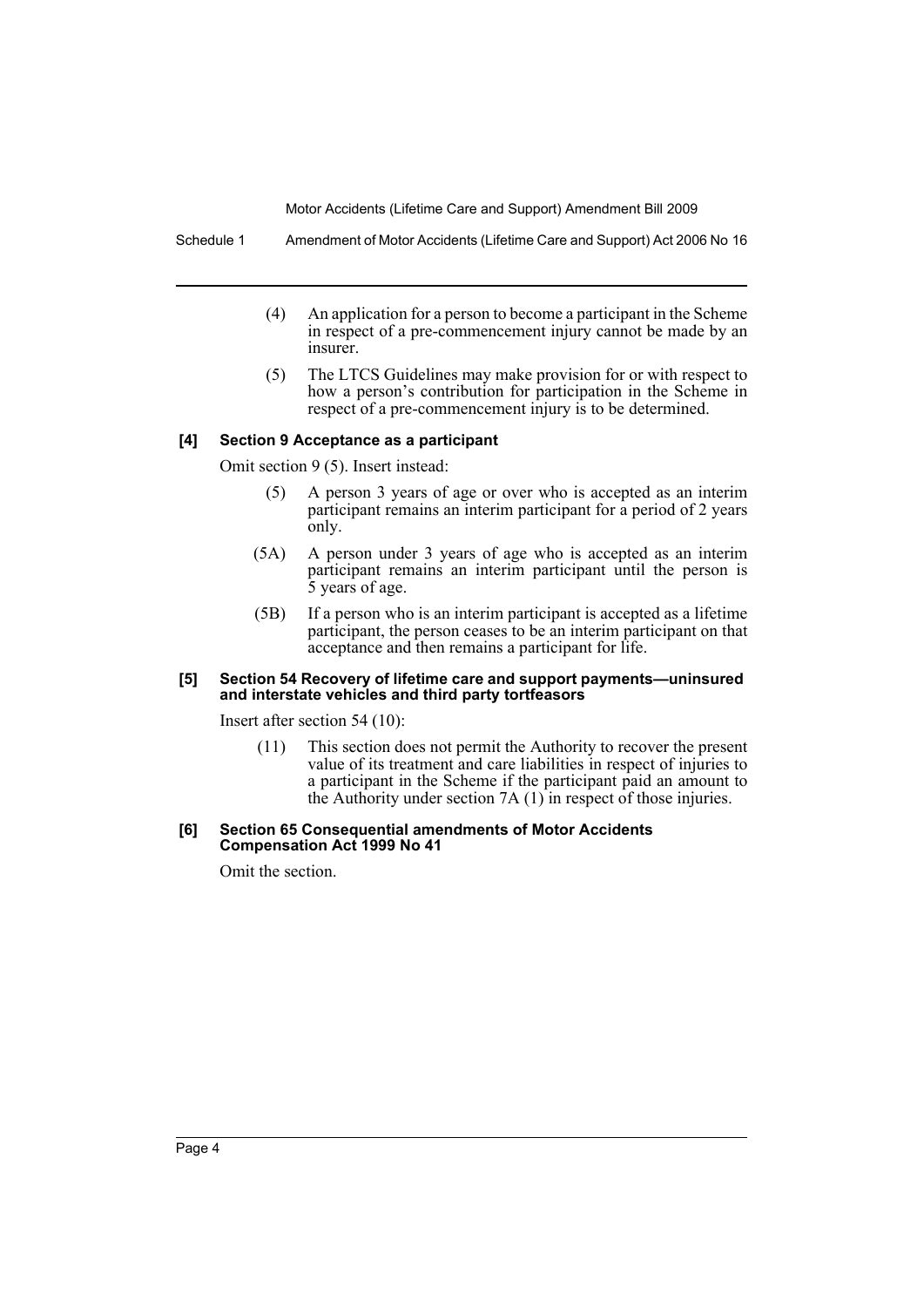Amendment of Motor Accidents (Lifetime Care and Support) Act 2006 No 16 Schedule 1

#### **[7] Schedule 3**

Omit the Schedule. Insert instead:

## **Schedule 3 Savings, transitional and other provisions**

### **Part 1 Preliminary**

#### **1 Savings and transitional regulations**

(1) The regulations may contain provisions of a savings or transitional nature consequent on the enactment of the following Acts:

this Act

*Motor Accidents (Lifetime Care and Support) Amendment Act 2009*

- (2) Any such provision may, if the regulations so provide, take effect on the date of assent to the Act concerned or a later date.
- (3) To the extent to which any such provision takes effect on a date that is earlier than the date of its publication on the NSW legislation website, the provision does not operate so as:
	- (a) to affect, in a manner prejudicial to any person (other than the State or an authority of the State), the rights of that person before the date of its publication, or
	- (b) to impose liabilities on any person (other than the State or an authority of the State) in respect of anything done or omitted to be done before the date of its publication.